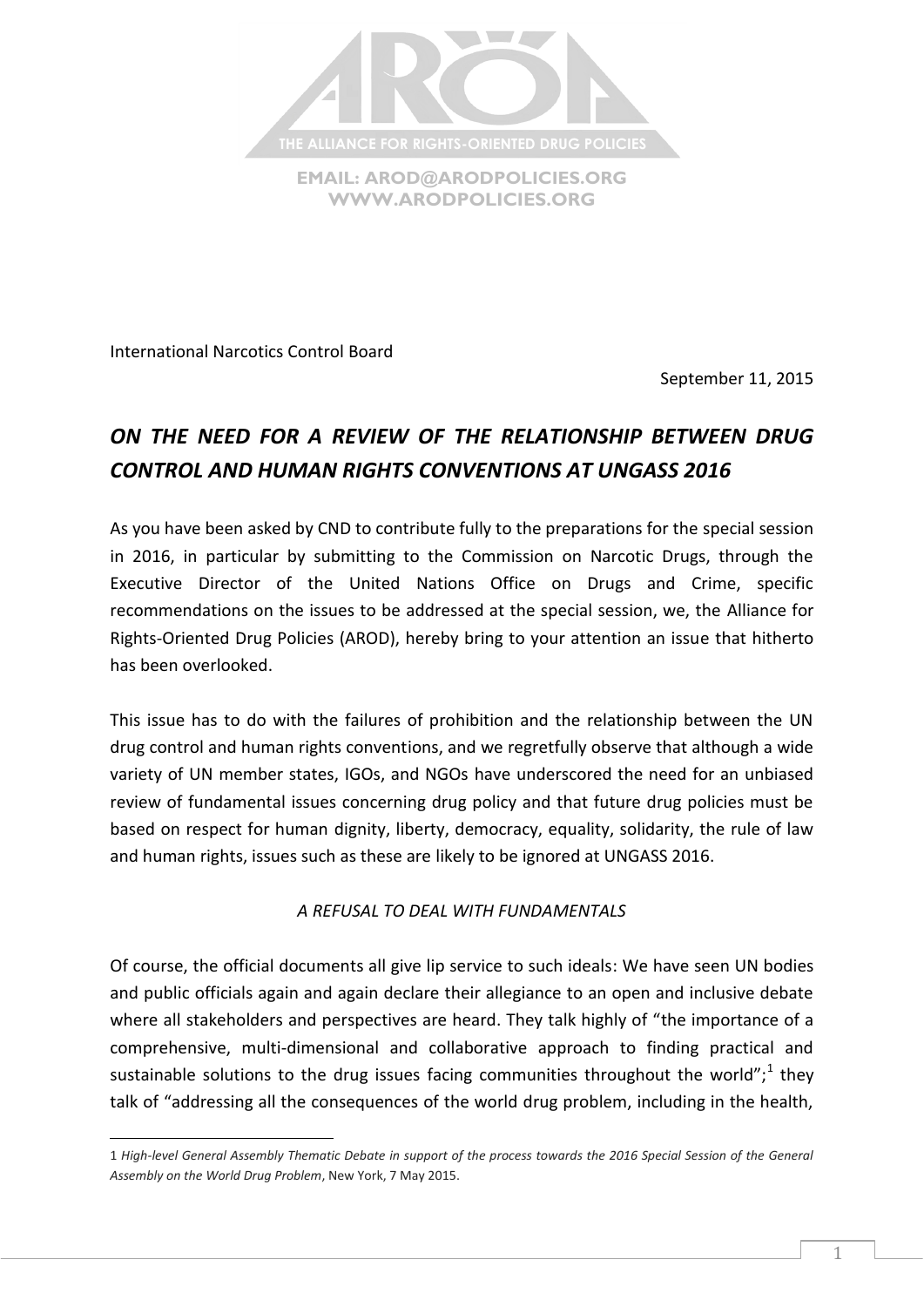

social, human rights, economic, justice and security fields,"<sup>2</sup> and they seem genuinely concerned about "the importance of a broad, transparent, inclusive and scientific evidencebased discussion . . . on the most effective ways to counter the world drug problem, consistent with the three international drug control conventions and other relevant international instruments."<sup>3</sup> They have even declared time and time again that at its special session on the world drug problem in 2016, the General Assembly should "address substantive issues on the basis of the principle of common and shared responsibility and in full conformity with the purposes and principles of the Charter of the United Nations, international law and the Universal Declaration of Human Rights,"<sup>4</sup> and that "special attention should be given to all human rights-related matters."<sup>5</sup>

Still, such fine words seem to be little more than window dressing, conceivably put in place to cover up a more sinister reality. And for those who look more closely, it seems evident that there are powerful forces at play, forces that will go to great lengths to ensure that any discussion on the future of drug policy are firmly grounded within the parameters of the current law-and-order paradigm.

We find this highly unfortunate, and we think it betrays a dishonest and biased approach an approach that is more influenced by high officials' psychological defense mechanisms than sincere aspirations to deal with reality.

There is, after all, plenty of evidence to suggest that in respect to key thematic areas (such as drugs and health, drugs and crime, drugs and development, and drugs and human rights) drug prohibition has proved to be a bigger problem than the drugs themselves, contributing to a worsening crisis in these areas. And while prohibitionist-minded officials continuously struggle to ignore this evidence, it is well known amongst drug policy researchers. In fact, virtually every commission who has studied this issue has confirmed the same, and as most reports on drug policy expand on this factual picture, you are hard pressed to find a knowledgeable scholar who will disagree. $6$ 

2 Ibid.

l

4 Ibid.

5 Ibid, p. 5.

<sup>3</sup> *Special Segment: Preparations for, the Possible Outcomes of and Organizational Matters Relating to the Special Session of the General Assembly on the World Drug Problem to Be Held in 2016*, Report of the Secretariat, E/CN.7/2014/17, p. 4.

<sup>6</sup> For more on this, as well as every other contention made here, see Roar Mikalsen, *To End a War: A Short History of Human Rights, the Rule of Law, and How Drug Prohibition Violates the Bill of Rights* (attachment).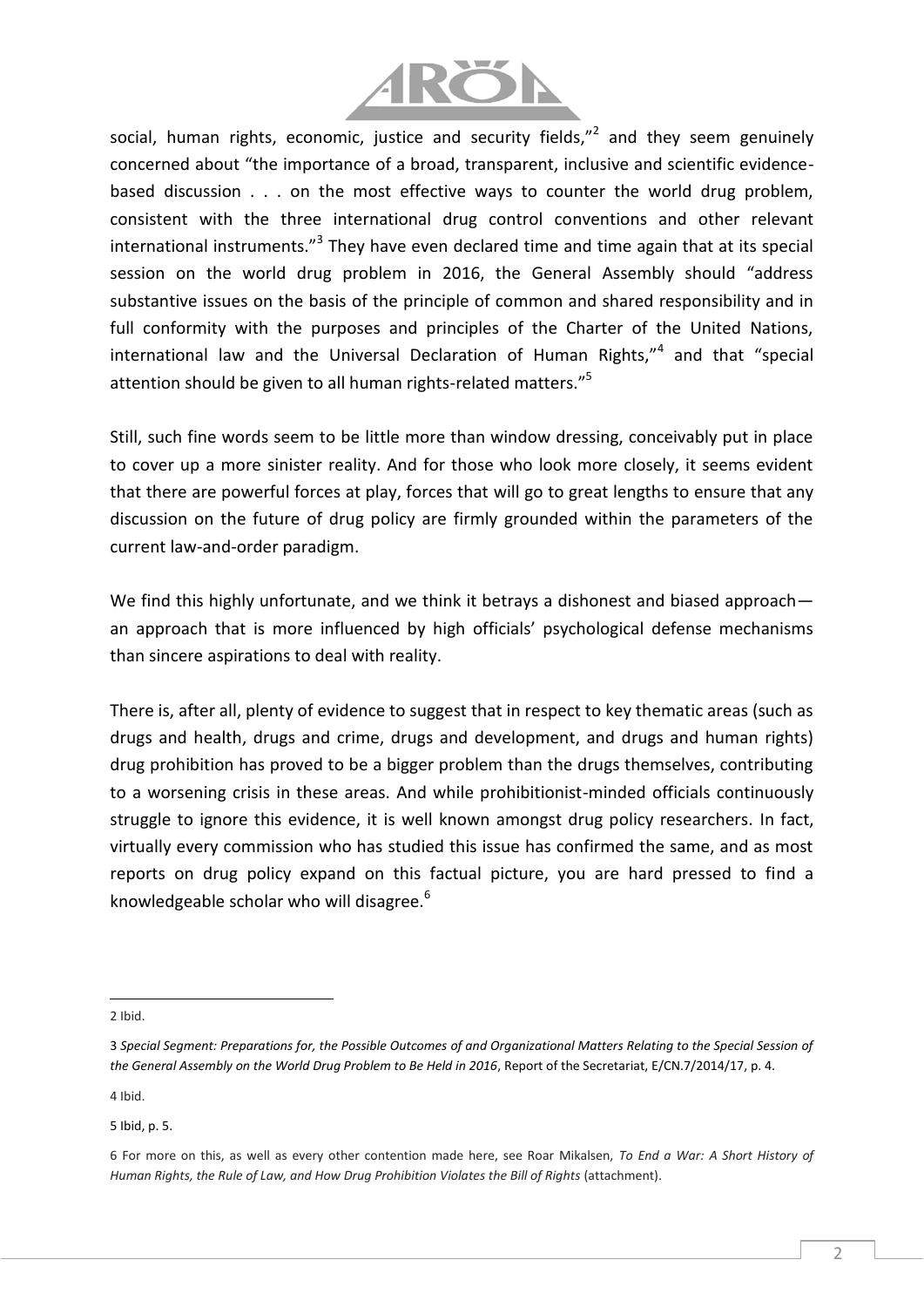

This should come as no surprise to officials at the INCB, for the allegations and the evidence behind them has already been presented elsewhere. As part of the UNGASS preparatory process, you have seen Mr. J. Calzada, Secretary General of the National Drugs Bureau of Uruguay, point out that your assumption that criminal sanctions are an effective way to eliminate drug use is not borne out by the evidence, and that it would be senseless to continue pursuing current policies in the hope of achieving results.<sup>7</sup> You have seen UN agencies such as UNDP and NGOs such as the Global Commission on Drug Policy, ENCOD, Transform Drug Policy Foundation, Health Poverty Action, Open Society foundations, the West Africa Commission on Drugs, IDCP and INPUD try to impress upon UN officials in charge of the preparatory process the fact the degree of criminalization has little to no impact on the prevalence of drug use;<sup>8</sup> that many of the harms and costs that are associated with drug use are substantially driven by prohibition, and that it is absurd to justify the status quo by the claim that drug use is harmful "when the perverse irony is that prohibition itself creates, drives, and perpetuates drug-related harms."<sup>9</sup>

Together with the Organization of American States, these actors have presented information suggesting that some form of legalization is the only sensible solution to the drug problem,  $10$ and they have pointed out the importance that you act on the available evidence and organize a thorough review of the pros and cons of prohibition versus alternatives.

These are not the only actors who have pointed out the importance of a honest, inclusive and open debate at UNGASS 2016: In the run-up to this meeting the United Nations University has pointed out a host of little recognized, detrimental side-effects of prohibition, $11$  as well as the importance of seizing the special session as an opportunity to evaluate and adjust drug control arrangements to ensure that they reflect the original

<sup>7</sup> Inter-Parliamentary Union, *Panel Discussion on the Legalization of Drugs: Can it Help Curb Organized Crime? p. 2*

<sup>8</sup> UNDP, *Perspectives on the Development Dimensions of Drug Control Policy*, March 2015; Jean-Paul Grund & Joost Breeksema, *Coffee Shops and Compromise: Separated Illicit Drug Markets in the Netherlands*, Open Society Foundations, 2013; Transform Drug Policy Foundation, *Drug Decriminalisation in Portugal: Setting the Record Straight*, 2014; Artur Domosławski, *Drug Policy in Portugal: The Benefits of Decriminalizing Drug Use*, Open Society Foundations 2011; see also *infra* note 10.

<sup>9</sup> INPUD, *Drug User Peace Initiative: A War on the Health of People who Use Drugs*, 2014, p. 1

<sup>10</sup> Organization of American States, *The Drug Problem in the Americas,* 2013; Transform Drug Policy Foundation, *How to Regulate Cannabis: A Practical Guide*, 2014; Transform Drug Policy Foundation, *After the War on Drugs: Blueprint for Regulation*, 2009; IDPC, *The Road to UNGASS 2016: Process and Policy Asks from the IDPC*, November 2014; Global Commission on Drug Policy, *Taking Control: Pathways to Drug Policies that Work*, 2014; Catherine Martin, *Casualties of War: How the Drug War is Harming the World's Poorest*, Health Poverty Action, 2015; WACD, *Not Just in Transit: Drugs, the State and Society in West Africa*, An Independent Report of the West Africa Commission on Drugs, June 2014.

<sup>11</sup> United Nations University, *Improving the Development Impact of Drugs Policy: Meeting Note from a Luncheon Roundtable*, July 2014.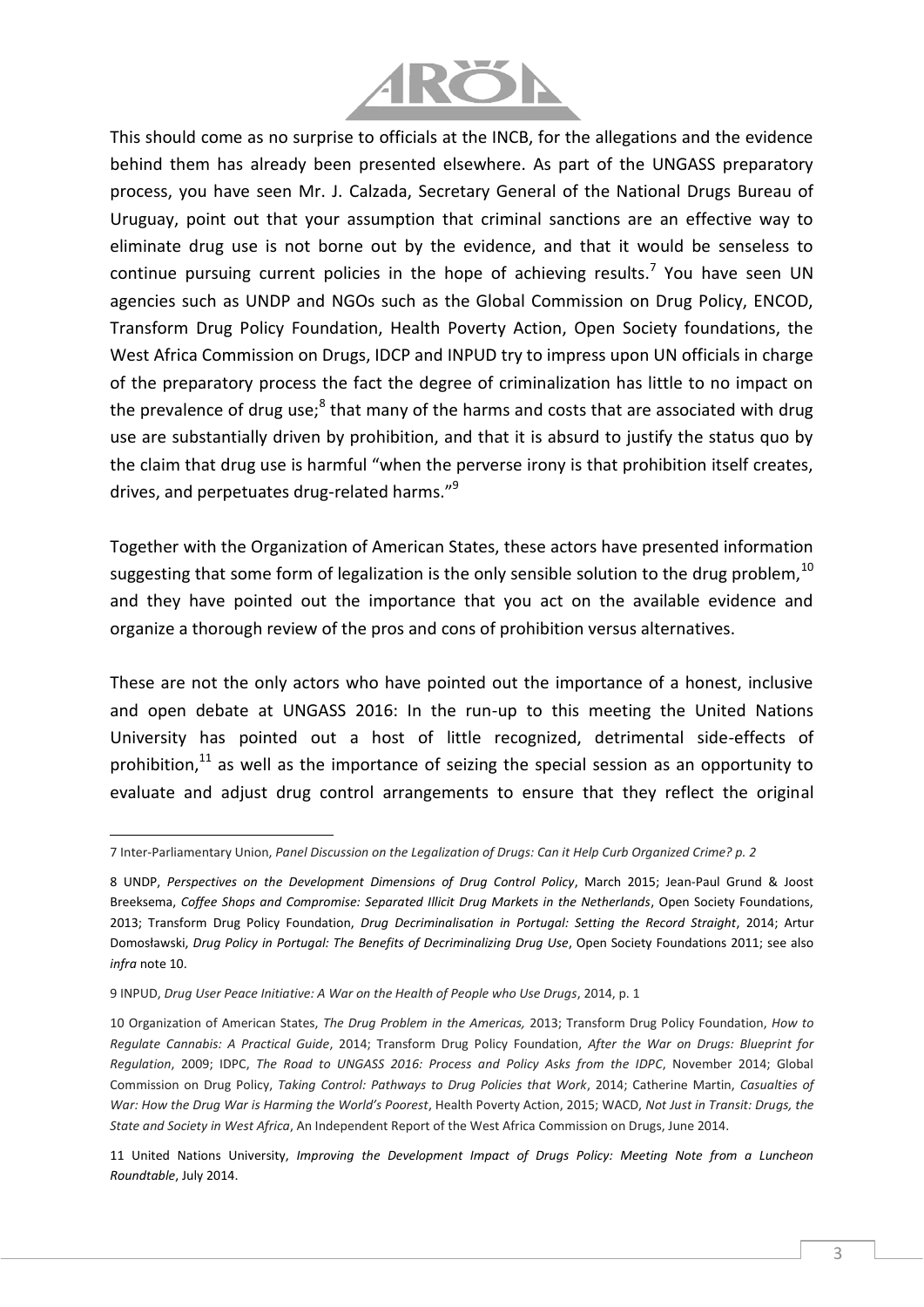

concern of the drug control conventions—that is, "the health and welfare of mankind." $^{12}$ Your Secretary-General, Ban Ki-moon, has called for a "wide-ranging and open debate that considers all options."<sup>13</sup> The Assistant Secretary-General of the UN Development Program, Jessica Faieta, has underscored that rather than engaging in limited reforms of existing policies, it is "crucial to undertake a paradigm shift."<sup>14</sup> The General Assembly has reaffirmed "that countering the world drug problem must be done in full conformity with the purposes and principles of the Charter of the United Nations and other provisions of international law, including the Universal Declaration of Human Rights."<sup>15</sup> And the head of United Nations University's UN Office, James Cockayne, has warned that if the CND does not broaden its horizons in its preparations for UNGASS 2016, this special session will be seen by the media and the global public as disconnected from current realities on the ground, and as avoiding a "wide-ranging debate" in favor of the status quo.

Among other things, Mr. Cockayne has mentioned the permissibility and practicality of regulating the supply of certain scheduled substances (notably cannabis) as among the important issues currently excluded from the UNGASS draft agenda.<sup>16</sup> Also other actors such as the OAS and European Union have stated that the outcome of UNGASS should be a concise and focused document reflecting the debate on different approaches to tackling the world drug problem. They have underlined the importance of considering new approaches that are based on knowledge and scientific evidence, $17$  ensuring a firm evidence-base for future policies, one that is based on respect for the principles of equality, proportionality, human rights and the rule of law—and that this can only be achieved if issues that have been ignored for too long get the attention they deserve. As the UNDP has reminded the treaty bodies:

*"Ultimately, the UN's involvement in drug control should be a means to achieve its core objectives as embodied in the UN Charter and the Universal Declaration of Human Rights, and enshrined in numerous treaties: peace, development, and human rights. Therefore, a clearer consideration and evaluation of the impact of* 

<sup>12</sup> United Nations University*, The Road to UNGASS 2016 on the World Drug Problem: Meeting Note from a Roundtable Discussion*, November 2014, p. 1.

<sup>13</sup> Remarks of the Secretary-General at the special event on the International Day against Drug Abuse and Illicit Trafficking, New York, 26 June 2013.

<sup>14</sup> United Nations University*, The Road to UNGASS 2016 on the World Drug Problem: Meeting Note from a Roundtable Discussion*, November 2014, p. 2.

<sup>15</sup> *General Assembly resolution 68/197 of 18 December 2013*.

<sup>16</sup> Ibid, p. 2.

<sup>17</sup> AG/RES. 1 (XLVI-E/14): Reflections and Guidelines to Formulate and Follow up on Comprehensive Policies to Address the World Drug Problem, September 19, 2014.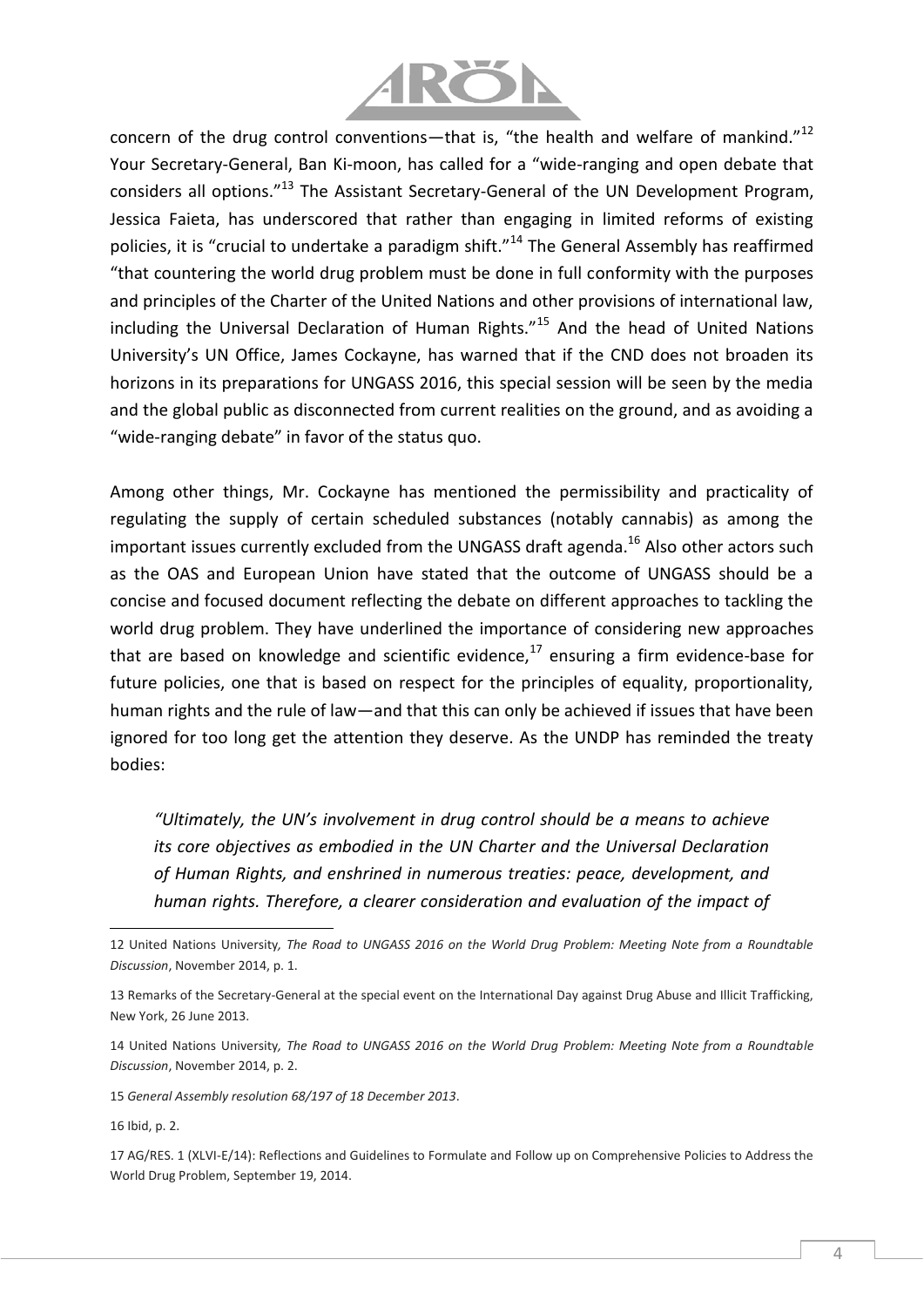

*drug policies impacts on these key objectives would greatly enhance the debate. UNGASS 2016, and preparations thereto, provide important opportunities for a comprehensive discussion of successes and challenges around drug control policy . . . and ultimately, to promote system-wide coherence with respect to global drug control strategies."<sup>18</sup>*

All this considered we find it more than a little bit curious that INCB officials and others seem so eager to ensure that the future of drug policy is only discussed within the framework of the current law-and-order paradigm. From the documentation you have received, it is perfectly clear that no honest, unbiased review of the status quo can commence without discussing alternatives to prohibition—and yet high officials, while giving lip service to the principles of human rights and the importance of evidence based policies, continue the preparatory process unabated under the prejudiced opinion that future policies must be firmly set within the current law-and-order paradigm.

**We are here to tell you that we, the Alliance for Rights-Oriented Drug Policies, strongly reject any effort to ensure that the debate about future policies remains firmly entrenched within this paradigm.**

You have seen overwhelming evidence to suggest that the law and order approach to drug policy has failed and that a regime of controlled government regulation would be a more effective and humane approach to the drug problem. Still, there seems to be not only an ongoing effort to make sure that any discussion about future drug policies starts with the assumption that prohibition is the best way to protect the health and welfare of humanity, but there also seems to be an aversion for looking into what exactly the "drug problem" is.

Insofar as the INCB is a part of this effort we find it to act contrary to its mandate. We therefore remind you that your mandate *does not prescribe a blind faith in prohibition*, but an open mind as to what kind of policies are best suited in reducing the harms caused by the different drugs.

Thus, we note with grave concern any action on your part that fails to reflect an unbiased attitude towards what changes in the existing drug control machinery that might best serve humanity. Together with Mexico, Colombia, Ecuador, Uruguay, Costa Rica, Guatemala, the Czech Republic and other actors, we reject any attempt to turn the UNGASS 2016 into a talk club supportive of the status quo, and we find such prohibitionist preferences deeply disturbing as most experts on drug policy will agree that the war on drugs, including its

l

<sup>18</sup> UNDP*, Perspectives on the Development Dimensions of Drug Control Policy,* March 2015, p. 3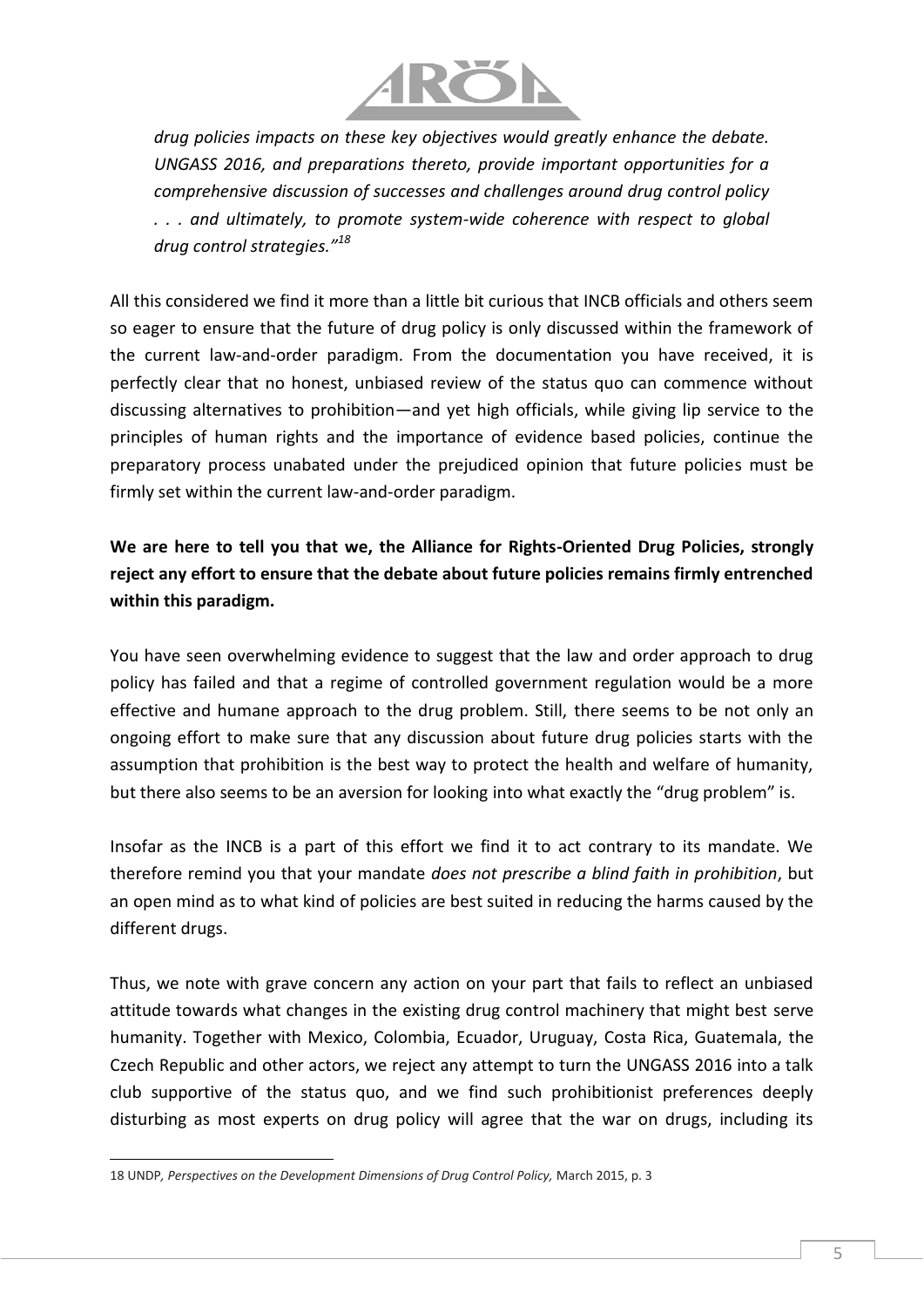

foundation, the UN drug control conventions, are political and not evidence-based constructs. Indeed, as a majority of drug policy researchers agree that rather than protecting the public health and welfare (which was the whole point of the drug conventions), the global drug control regime has only succeeded in making matters worse, it appears obvious that we need to look *beyond* the parameters of prohibition to find a just and effective solution to the world drug problem.

#### *THE NEED FOR A FUNDAMENTAL REVIEW OF UNDERLYING PREMISES AND PRESUMPTIONS*

This means that officials cannot simply assume that the premises and presumptions that brought prohibition into being are valid today. Officials must have the courage to reconsider whether or not they reflect current knowledge, for *only if their beliefs mirror reality* can drug prohibition be compatible with human rights.

It is after all a fact that no matter the future direction of our drug policies, they must be harmonious with fundamental human rights standards and principles like that of autonomy, dignity, proportionality and equality. They must be effective ways of dealing with harms, they must be the least intrusive means available, and they must be evidence-based constructs reasonable people can agree on. *No one in their right mind will claim otherwise,*  and as grave doubts exist whether or not this is currently the case, it seems clear that UNGASS 2016 must go back to basics: its prime objective should be an all-inclusive evaluation of what we have learned after nearly a century of prohibition, and the purpose of this evaluation should be to have the relationship between the drug control conventions and human rights conventions reviewed in light of the factual reality.

In this regard, important questions that must be considered are: What exactly is the drug problem? What part of it is prohibition related and what part is pharmacologically related? What is the historical origin of drug prohibition? Is it the result of a proper political process? Did officials back then listen to expert advice and build their policy on facts, or could it be the result of a moral panic, brought into being by nothing but prejudice and fear mongering officials' self-serving agendas? What effect has prohibition had on the supply and demand of illicit drugs? Has it proven itself efficient, or are there fatal flaws in the strategy that cannot be amended? To what extent has the drugs economy corrupted our social order? Are the good guys and bad guys clearly defined, different groups, or has the illicit economy corrupted society to the point where entire governments are in on it? If so, how realistic is the goal of winning the war on drugs? Is this war effort really necessary, or are there other alternatives to prohibition, less intrusive and more efficient at protecting the health and welfare of mankind? And last but not least, how does our catalogue of rights compare to this factual picture?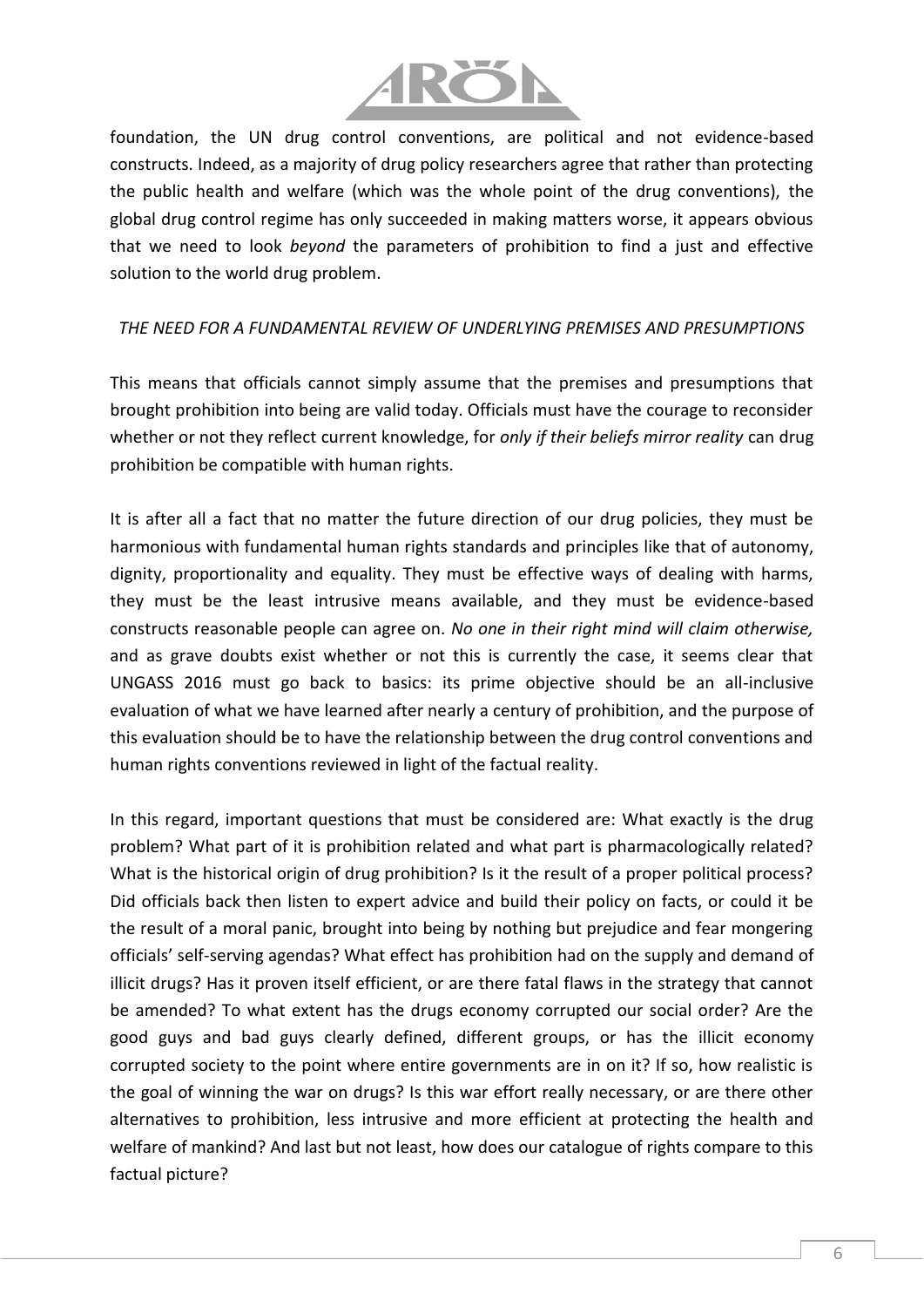

So far prohibitionists have not been willing to look into such questions. Until this day, they have embraced a policy of fear without giving any consideration to whether or not their fear is misplaced, and in order to maintain their punitive policy they have studiously ignored all evidence of its failure. We see this clearly in the UN drug control machinery, for rather than objectively evaluating what the problem actually is, the workings of this machinery has been skewed and biased in favor of the prohibition ideology and its terminology has never admitted to any positive benefits deriving from drug use. On the contrary, in order to justify a war on drugs and the goal of a drug-free world, the negative dimensions of drug use have been its sole focus and the message has been that the consumption of illicit drugs (unlike alcohol) is always problematic and must never become accepted as a way of life.

The fact that leading UN officials such as Antonio Maria Costa has compared the legalization of drugs to the legalization of pedophilia, human trafficking, and arms smuggling<sup>19</sup> speaks volumes about the perceived drug threat and the flawed reasoning behind the drug war. In our view, this one-sided approach has been a recipe for disaster, for there is ample evidence to suggest that not all drugs are as bad as the prohibitionists seem to think. On the contrary, we are certain that a balanced review of the issue would find that a large majority of users are thankful for their drug of choice, that their use is unproblematic for society, and that the misuse of certain drugs are essentially a symptom of deeper issues our civilization is struggling with.

In other words, we believe that the "drug problem" has more to do with cultural factors than pharmacological properties of drugs. We believe that we have a lot to learn from other times and places where drug use was (and remains) an unproblematic part of life, and that a more mature society would deal with the problematic symptoms of drug abuse in a more respectful and intelligent manner.

Prohibitionists, of course, may disagree. These, however, are not controversial assertions and more and more people are calling for a fundamental review of drug policy.

Indeed, that was the very reason why countries such as Colombia, Mexico and Guatemala demanded the UNGASS meeting in 2016, and even if certain hardliners are doing their best to keep the upcoming review firmly embedded in the prohibitionist paradigm, you can no longer take for granted that a law and order approach to the drug problem is the best way to protect the health and welfare of mankind. An open and frank debate *must go* beyond this

<sup>19</sup> Statement by the United Nations Under-Secretary-General and Executive Director of the United Nations Office on Drugs and Crime, Mr. Antonio Maria Costa, to the Opening of the high-level segment of the Commission on Narcotic Drugs at its fifty-second session**.**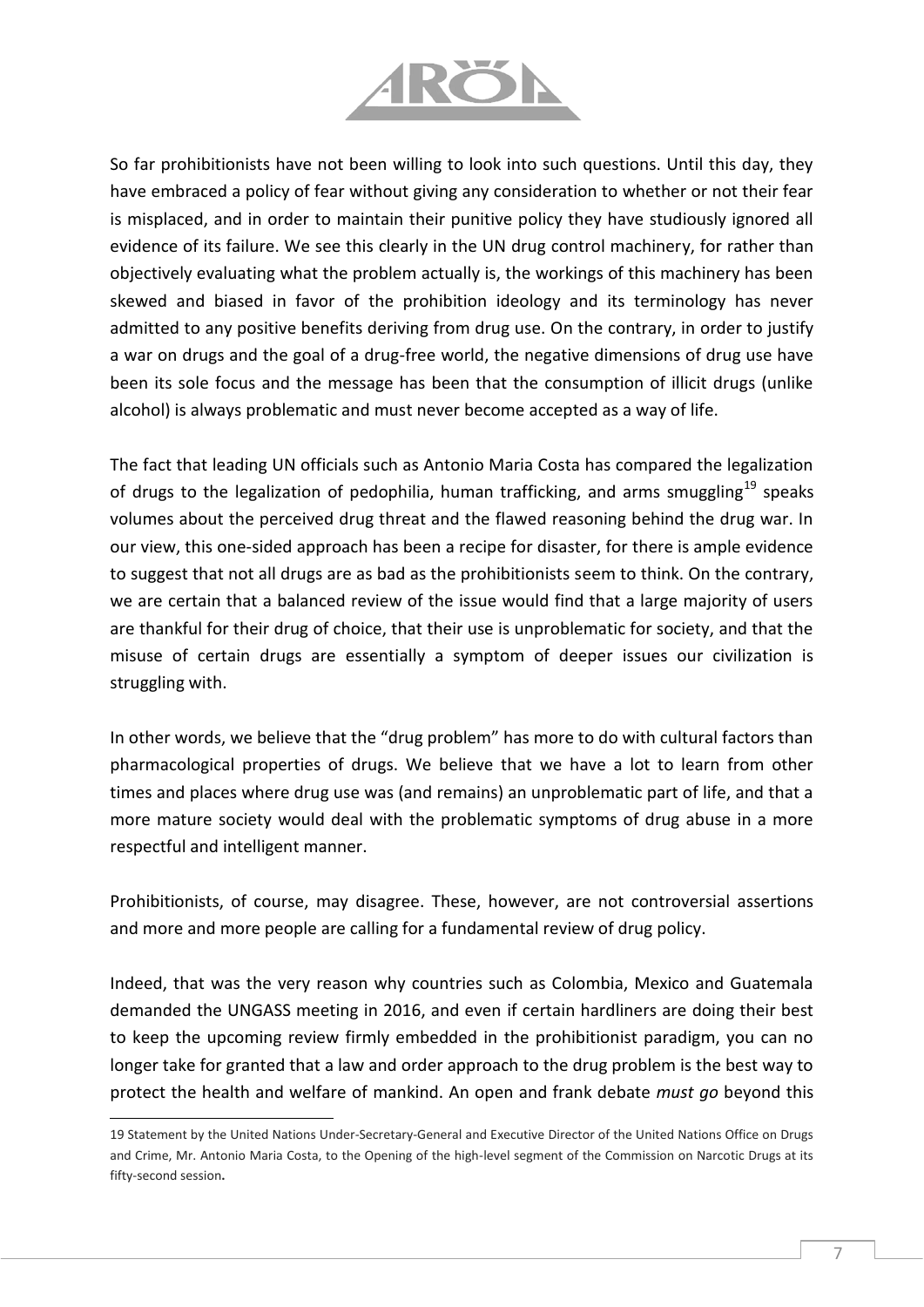

assumption; it must begin with the fundamentals and not only deal with the criticism specifically leveled against the scheduling system (which is hopelessly outdated and does not reflect current knowledge about the different drugs' potential for use and abuse) but also the system of prohibition in general.<sup>20</sup>

## **It also goes without saying that to ensure a balanced approach, this issue can only be decided under the auspices of an independent, impartial, and competent committee.**

There are too many egos involved—and too much power, prestige, and money at stake—to let prohibitionist agencies with a perceived interest in the status quo review their own policies. There is a wealth of scholars who have documented that the history of drug prohibition is the history of how biased officials have got their way with lies, deceit, misconceptions and false notions of moral superiority—and had reason at any point been allowed to intervene, their fraudulent policies would quickly have been exposed. Hence, to preserve the integrity of future policies, the outcome of UNGASS should be an open investigation where both sides are heard, where all available evidence is considered, where the validity of underlying premises is carefully reviewed, and where human rights considerations and implications are clearly outlined and contextualized.

This proposition is hardly controversial. For even though prohibitionists and abolitionists disagree about the way forward, the importance of ensuring that all aspects of drug policy are addressed in full conformity with the purposes and the principles of the Charter of the United Nations, international law, and the Universal Declaration of Human Rights is something we all, presumably, agree upon. At the very least Heads of State, ministers and government representatives from 132 countries have all confirmed their unwavering commitment to such policies in adopting the *Political Declaration and Plan of Action on International Cooperation towards an Integrated and Balanced Strategy to Counter the World Drug Problem*, and in the run-up to UNGASS 2016 we have seen every official document highlight the importance of aligning drug policies with human rights commitments. UN officials and others have underscored the need for a people-centered approach, an approach in line with the principles of autonomy, proportionality, nondiscrimination, human dignity, solidarity, the rule of law and human rights, and many have

<sup>20</sup> As to the classification system, if it should be retained at all, it must be revised so that it reflects a scientific scale of harm (and thus includes tobacco and alcohol); not before this is done will it be possible to rationally defend a system of prohibition, and as to the latter, any unbiased approach to the problem of dangerous drugs must include the possibility of controlled availability—that is, some form of legalization.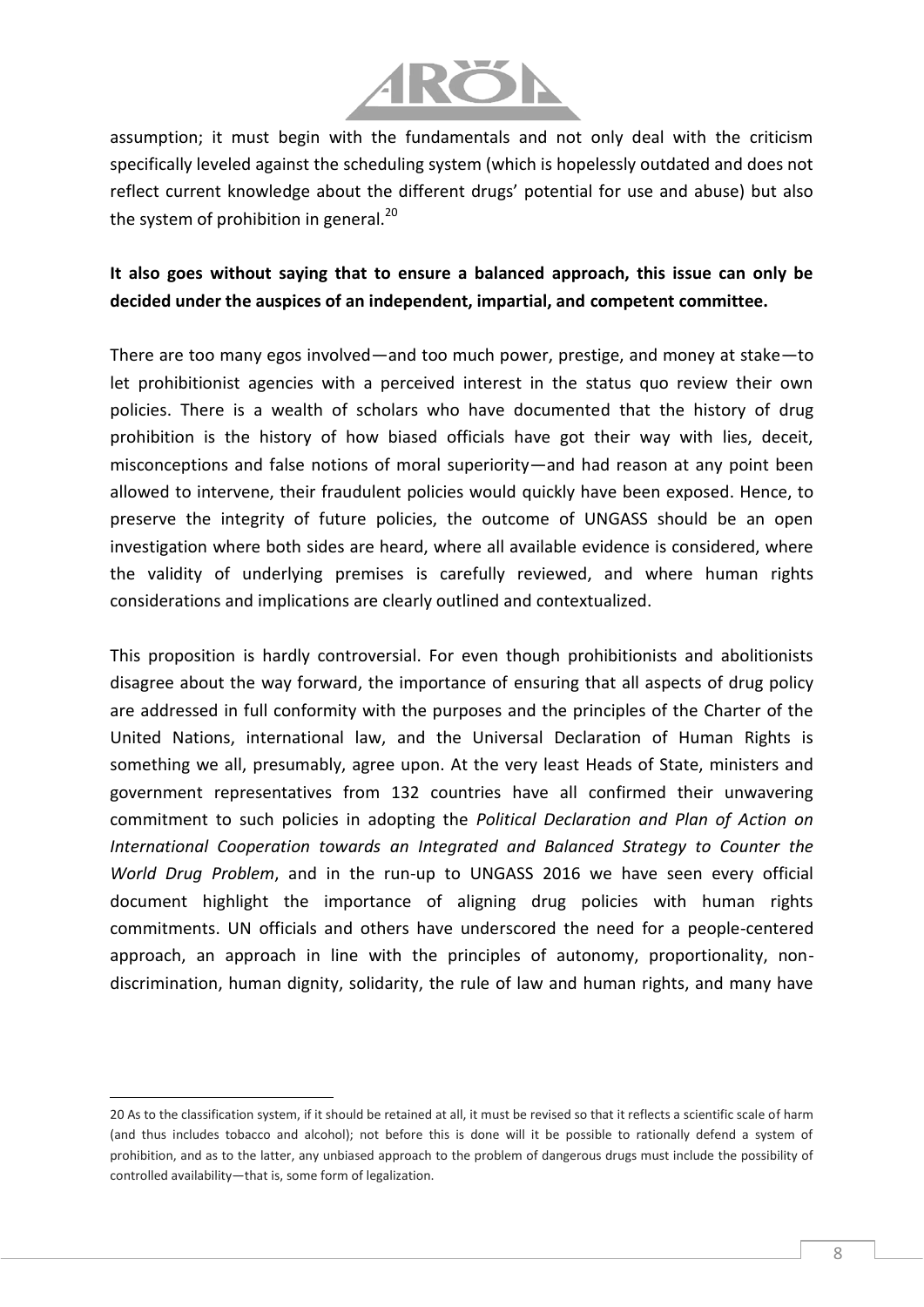

also pointed out that a balanced drug policy approach must uphold human rights by devoting special attention to the most vulnerable groups of people.  $21$ 

Thus, it is only natural that we begin with this base as our common ground.

After all, we all, presumably, want what is best for society, which would be the most beneficial and least intrusive policy. The purpose of human rights law is to provide us with a standard which ensures that any government policy conforms to this test of reason, and as all UN bodies and member states are duty bound to respect human rights, any opposition to such a fundamental review must be seen for what it is—as a disgraceful effort to sabotage an open and unbiased debate in order to preserve human rights violating doctrines.

These may be harsh words, but for too long have prohibitionists succeeded in holding evidence-based drug policies at bay. It is not too farfetched to say that since its inception, most experts have been opposed to drug prohibition.<sup>22</sup> and as part of the preparatory process you have seen drug policy researchers and NGOs point out the unscientific basis of the current scheduling system (among other things referring to the classification of cannabis as "a glaring historical error").<sup>23</sup> These scholars and activists see the status quo as a result of "hardliners' rhetoric, denial, manipulation, selective presentation, misrepresentation and suppression of evidence, selective use of experts, threats to funding, and purging of 'defeatists' from the UN system," $^{24}$  and it is now more than 20 years since the UN Secretary General pointed to civil society's increasing impatience with the bureaucratic institutions who fail to address issues that deeply concern them.<sup>25</sup>

 $\overline{a}$ 21 See for instance *High-level General Assembly Thematic Debate in Support of the Process Towards the 2016 Special Session of the General Assembly on the World Drug Problem*, New York, 7 May 2015.

<sup>22</sup> As professors John F. Galliher, David P. Keys and Michael Elsner stated: *"Since the 1960s, few criminologists or criminal law professors have supported government drug policies. To this day, those setting . . . drug policy continue to ignore expert legal, academic, and medical advice. In the academic community there is now a clear recognition of long-standing patterns of both the ineffectiveness of, and racism inherent in . . . drug law enforcement. Indeed, opposition to contemporary . . . drug control policy has become normative in the academic community."* Galliher, Keys & Elsner, *Lindesmith v. Anslinger: An Early Government Victory in the Failed War on Drugs*, vol. 88 of Journal of Criminal Law and Criminology (1998), p. 681.

<sup>23</sup> Christopher Hallam, Dave Bewley-Taylor & Martin Jelsma, *Scheduling in the International Drug Control System*, Series on Legislative Reform of Drug Policies No. 25, TNI IDPC June 2014. For a comprehensive overview of the scientific research refuting the usual claims made about cannabis, see also International Centre for Science in Drug Policy*, State of the Evidence: Cannabis Use and Regulation*, 2015.

<sup>24</sup> Martin Jelsma, *Drugs in the UN system: the Unwritten History of the 1998 United Nations General Assembly Special Session on Drugs*, International Journal of Drug Policy 14, 2003, p. 181. See also ENCOD Statement to UN CND, December 2014.

<sup>25</sup> Martin Jelsma, *Ibid*, p. 183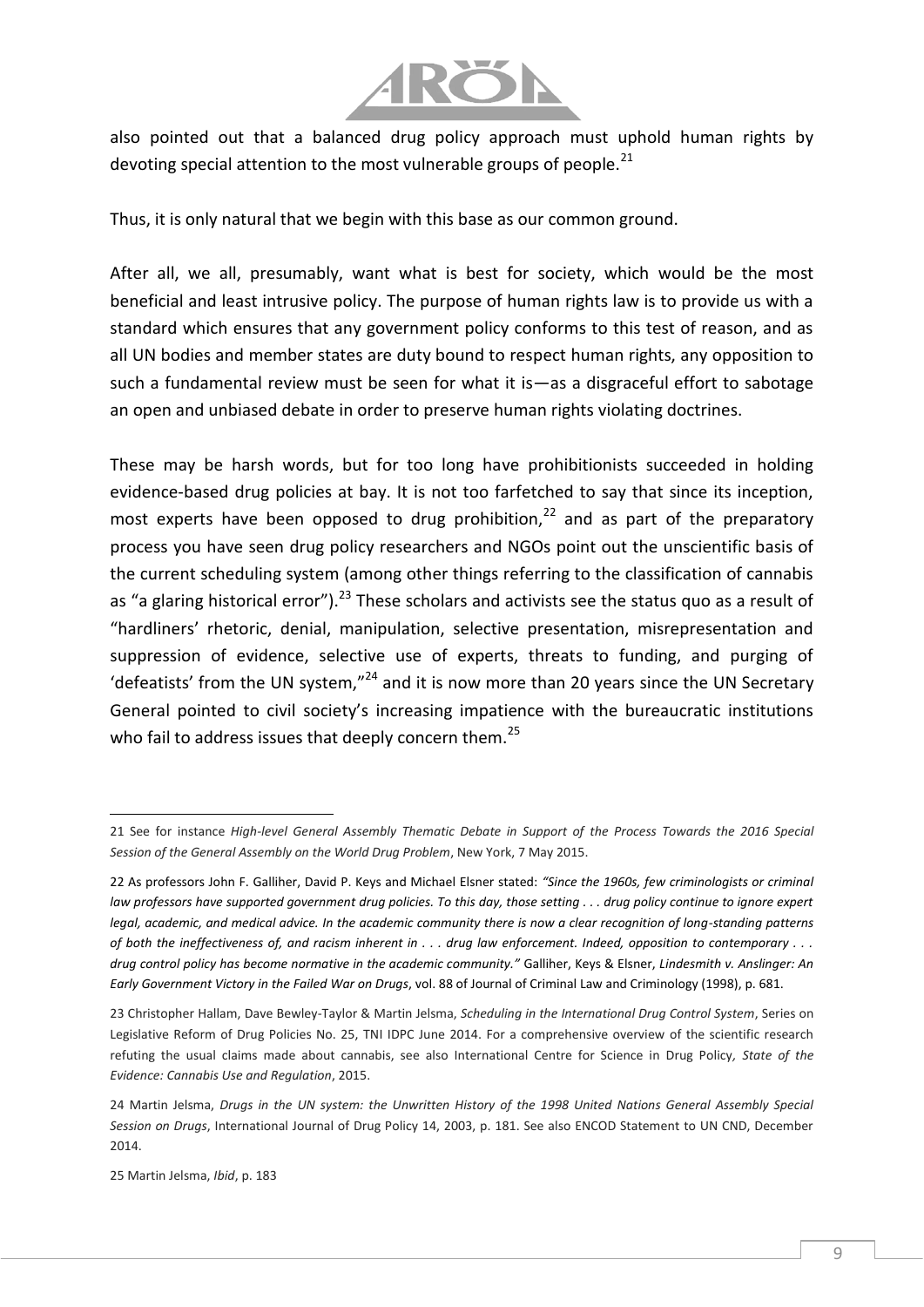

Since then, things have gone from bad to worse, and 17 years after 770 scholars—including more than a hundred judges and professors of law—wrote to the UN Secretary General, complaining about human rights violations in the name of the war on drugs, stating that is causing more harm than drug abuse itself, and asking the UN to initiate a truly open and honest dialogue regarding the future of global drug control policies, we are still waiting for it to manifest.<sup>26</sup>

*No excuse can be found for this*. Even though prohibitionists obviously have a lot invested in the status quo, they cannot continue to ignore the mounting evidence of the fundamental failures of current policies—at least not without subjecting themselves to criminal liability and so, unless your commitment to evidence-based drug policies, the UN Charter, and the principles of human rights is wavering, we expect you to act on your obligations and recommend to the CND and others that the relationship between the drug control and human rights conventions are properly reviewed at UNGASS 2016.

In a debate where opinions and stances are so divergent and polarized this can help us all move forward, and insofar as we all agree that the future of drug policy must be evidencebased, that it must be possible to defend in principle, and that the way forward (whatever it may be) must be in compliance with the UN Bill of Rights, this will be a useful starting point. Our catalogue of rights, after all, is clearly defined, and building as it does on principles of proportionality, equality, justice, and non-arbitrariness, it should be easy enough to check whether or not current policies are in compliance with human rights law.

## *THE HUMAN RIGHTS ISSUE*

However, looking at the UN drug control bodies' comments on drug policy and its relationship to human rights, it seems clear that there is some confusion as to how exactly the human rights issue relates to drug policy. We would like to clarify this by emphasizing that the human rights conventions *do not only* protect drug users from torture and capital punishment. They protect *all people* against arbitrary, disproportional, dysfunctional and discriminatory government interference with their lives, and they establish certain criteria that *all laws* must comply with.

To understand how these criteria invalidate the drug law, we must remember that the fundamental premise from which all else follows is that the individual is to have as much freedom, self-determination and responsibility as practically possible. In order to justify any

<sup>26</sup> See Public Letter to Kofi Annan, June 1, 1998 at [http://www.drugpolicy.org/publications-resources/sign-letters/ungass](http://www.drugpolicy.org/publications-resources/sign-letters/ungass-public-letter-kofi-annan)[public-letter-kofi-annan.](http://www.drugpolicy.org/publications-resources/sign-letters/ungass-public-letter-kofi-annan)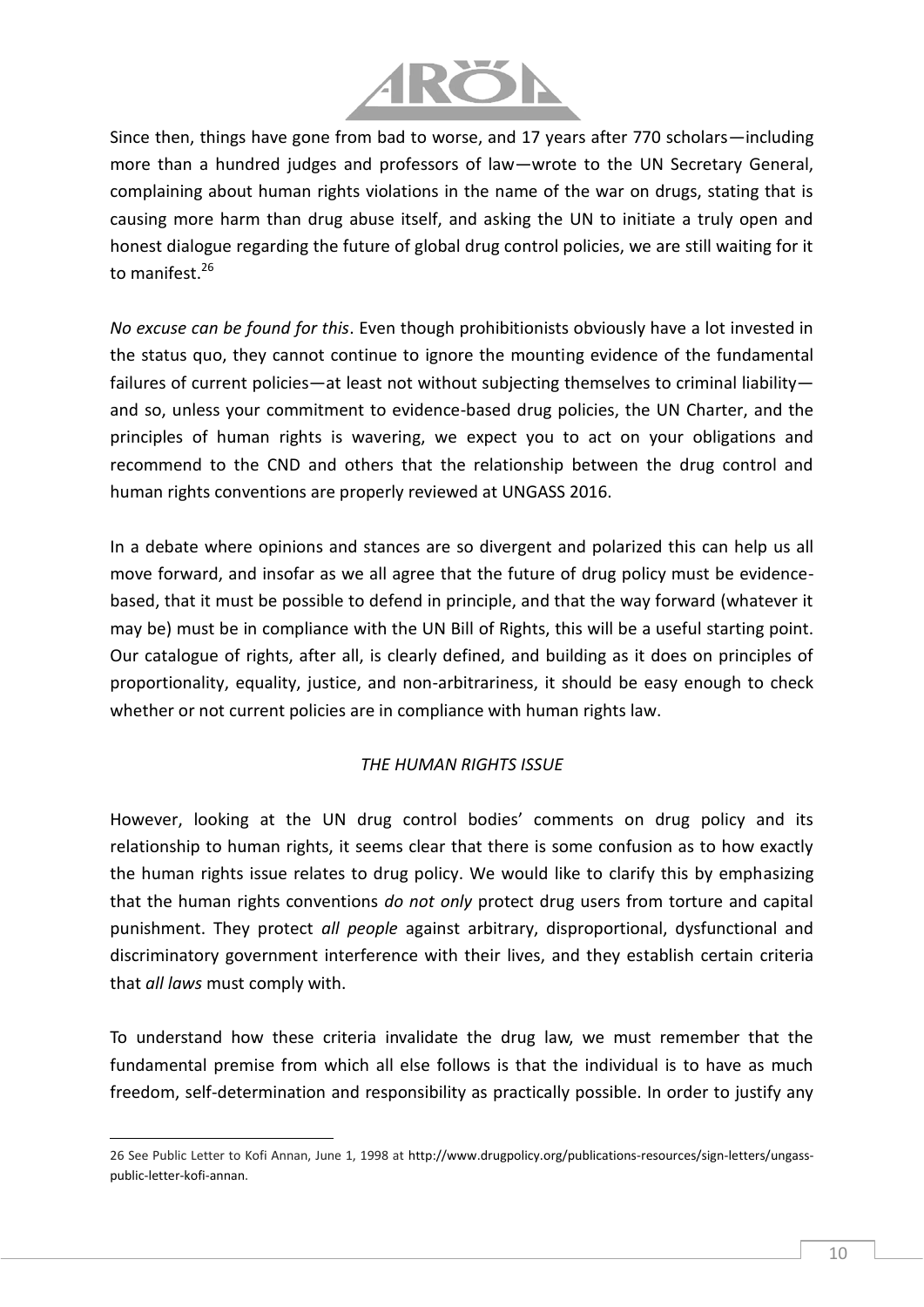

limitation on our freedoms, therefore, the State must prove that "just requirements of morality, public order and the general welfare" necessitate it.

This means that our officials must demonstrate that the law satisfies the tests of legality, necessity, reasonableness and legitimate purpose. To succeed in this endeavor, they must show that the separation between licit and illicit drugs makes sense and that they have good reasons for criminalizing illicit drug users. The only way they can do this is by first demonstrating in specific fashion the precise nature of the threat (i.e. the illicit drugs). Then they must show that the drug law is necessary to combat this threat; that it is effective in doing so; and that it at the same time preserves the interests of the individual and society. Among other things, this means that the prohibition not only must be effective in curbing the supply and demand of the illicit drugs, but that it must be *the least intrusive* instrument amongst those which might achieve a protective function. *All these criteria must be met*, for only in doing so can the prohibitionists demonstrate that the law strikes a fair balance between the rights of the individual and the interests of the community.

# **This is the essence of the test of reason, and if the State fails to show that the drug law meets these criteria, then we are dealing with an arbitrary, disproportionate and discriminatory practice—and we have a clear violation of our catalogue of rights.**

It must be made perfectly clear that this is an issue our officials have not previously considered. One reason for this is that when these policies came into being, the situation pertaining to the illicit drugs was manifestly different and we didn't know enough about drugs or the consequences of prohibition to put two and two together and challenge the law from this perspective.

Half a century later, however, we know better. We have learned that whether we are talking about licit or illicit drugs, there are the same supply and demand mechanisms in effect and the same varying patterns of use, and we have learned that alcohol and tobacco, each in their own way, are the worst of all drugs for society and users alike. Not only that, but we have also discovered that the degree of criminalization has little to no influence on the user population; that the problems generated by prohibition (organized crime, corruption, violence, disease, deaths by overdose, etc.) are worse than the problems caused by the drugs themselves; and that a health-oriented approach, like the one we have for alcohol, is a much more sensible solution to the drug problem.

In other words, as we have wised up, we have learned that the idea of prohibition is built on a series of faulty premises, prejudices that can be traced back to a massively overblown enemy image and the moral panic that follows. And when we take into account that (1) the separation between licit and illicit drugs is nonsensical and (2) that less invasive—and more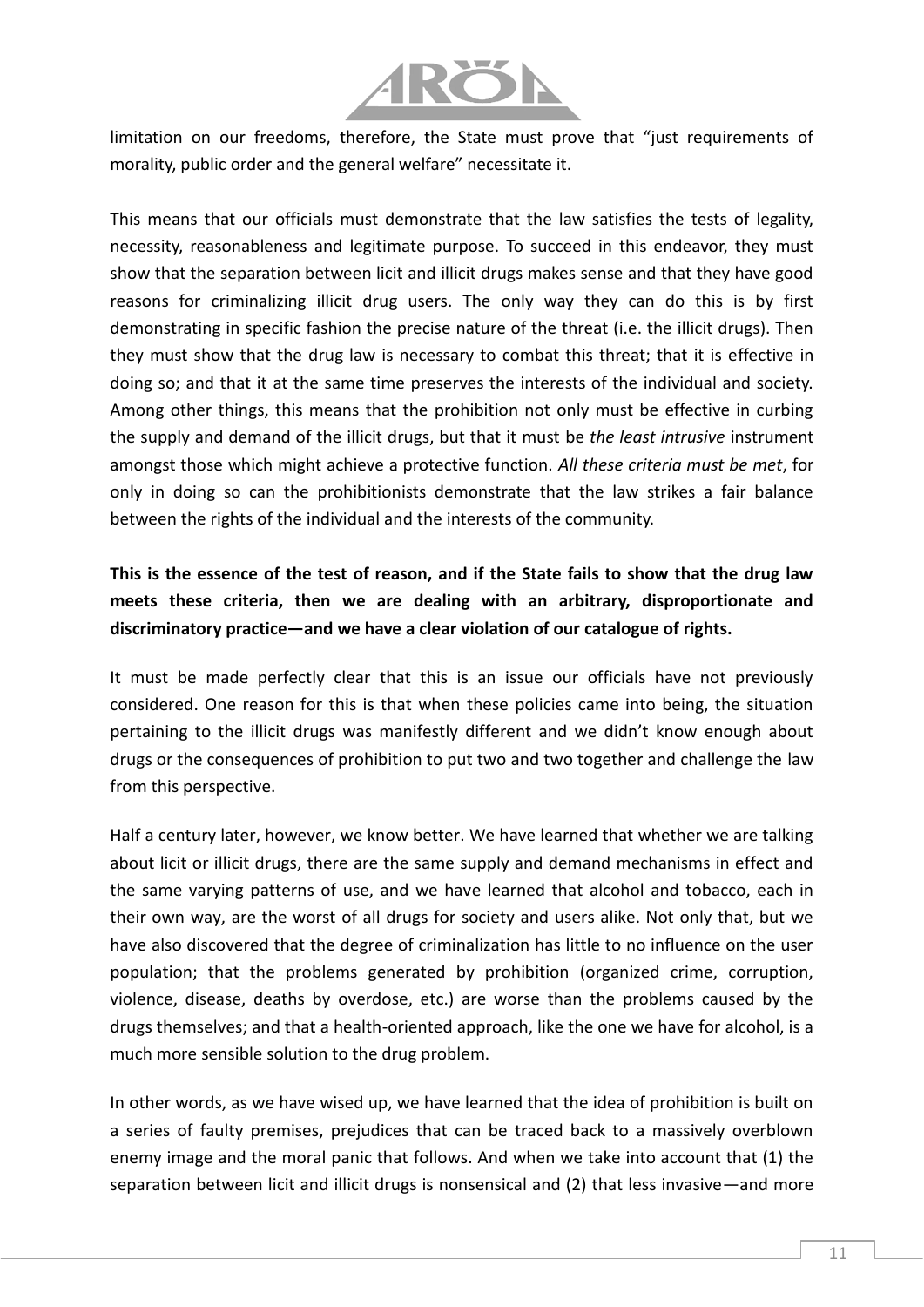

prudent—means than the law-and-order approach are available, we also have a sound basis for arguing that today's policies are incompatible with key human rights standards and principles.

After all, we have just seen that the equality principle protects us against discriminatory practices, while the proportionality principle defines certain criteria that all laws must comply with in order to be compatible with our catalogue of rights. And as most experts on drug policy agree that (1) the separation between licit and illicit drugs makes no sense and (2) that a health-oriented approach, like the one we grant the users of alcohol and tobacco, is a much more sensible solution to the drug problem, it seems clear that we are dealing with a violation of the equality principle. Furthermore, because these policy analysts also agree that (3) drug prohibition can never achieve its goal of a drug free world; (4) that there are less invasive means available, more fit to minimize the harms caused by drug use; and (5) that the harms associated with prohibition far outweigh the harms caused by drug use, it also seems clear that drug prohibition is incompatible with the principle of proportionality.

## **This being so, we can—should the prohibitionists not prove otherwise—conclude that we are dealing with a human rights violation.**

Prohibitionists, of course, are likely to disagree. They build their analyses from the opposite set of premises, and in their minds they have good reasons for treating drug users differently than alcohol users. Be that as it may. They are free to prove the superiority of their policy to an independent, impartial and competent commission—and this is what we expect you to recommend at UNGASS 2016.

No less will suffice, as this issue can only be resolved by going beyond mere contentions.

If the prohibitionists' reasoning is confirmed by the factual picture, they have nothing to fear—no prestige, money, and power will be lost. Instead they will have the opportunity to once and for all prove that their policy is a valid and honest approach to the problems associated with drug abuse, and that the majority of commissions and drug policy experts who has looked into this issue before them are wrong in their criticisms. As this criticism is constantly increasing, this should be a most welcome treat, allowing prohibitionists to silence all opposition and continue their crusade, having proved that theirs is a righteous cause.

However, if this commission should conclude that the drug reform activists' reasoning are better aligned with the factual reality, this would not only prove that the logic behind prohibition is retarded and that the punitive paradigm clearly is incompatible with the provisions of the international drug control treaties (which is to protect the public health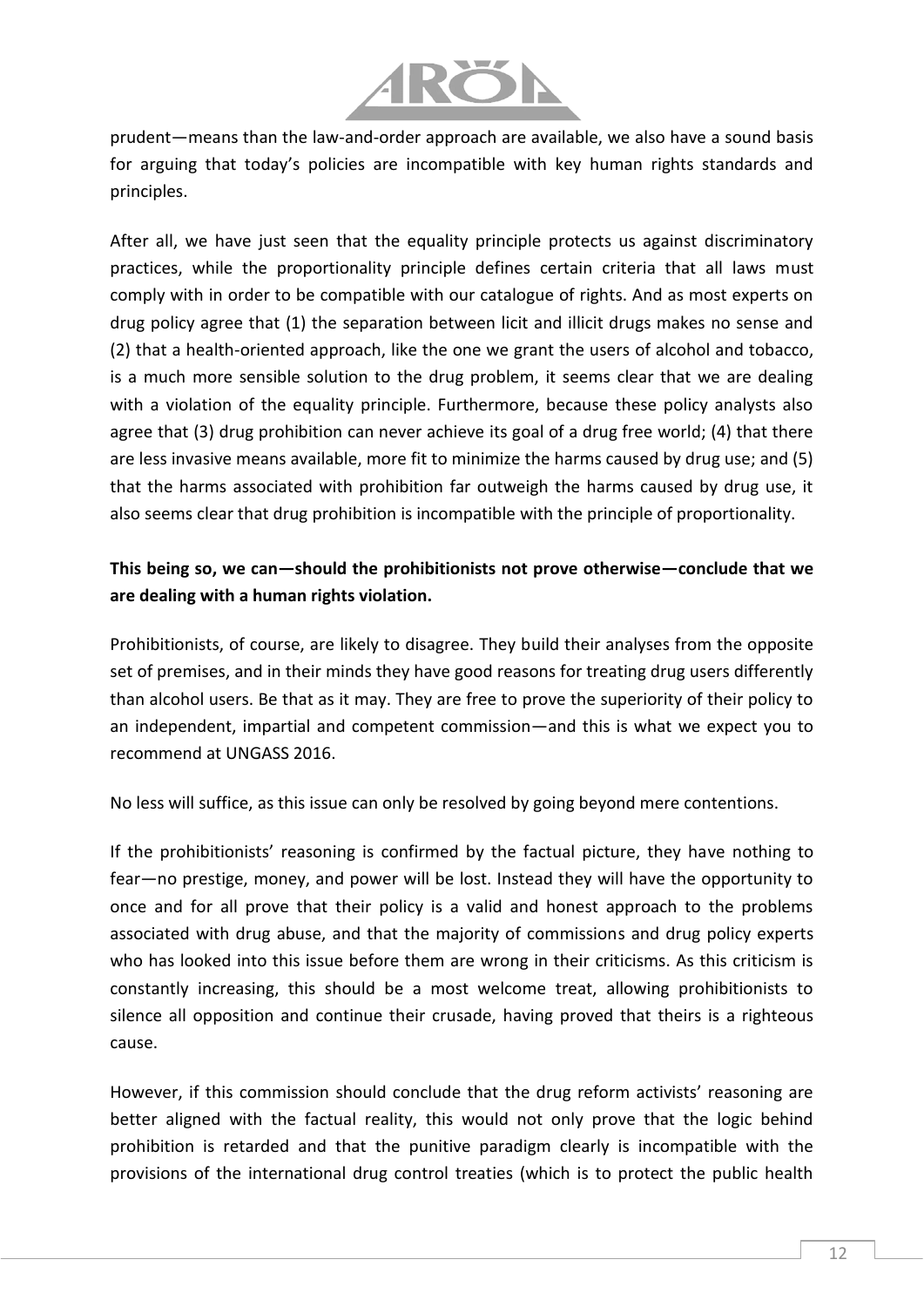

and welfare); it would also mean that *drug prohibition itself* violates fundamental principles of human rights, and that our officials are duty bound to cease their persecution of all drug law violators.

Now, this little summary may be not be sufficient to convince those UN officials who are most dedicated to the prohibition ideology, and to further clarify the situation you hereby receive a copy of *To End a War.* In case any of the allegations above seem dubious or unfounded, we invite you to read this book as it will tell you everything you need to know: (1) it elaborates on why our drug policies are incompatible with human rights; (2) it specifies which articles in the UN International Bill of Human Rights that proves a violation; and (3) it also enlarges on our civil servants' obligations in this situation.

You can also, if you want to learn more about all this, visit our website at www.arodpolicies.org. In the reading room section you will find an abundance of scholarly works that support the factual picture as summarized by *To End a War*, and as you can see there are many drug policy experts and professors of law who will conclude that drug prohibition represents a discriminatory, arbitrary, and disproportional practice.

*We would like to emphasize that if this is so, then there can be no doubt that we are dealing with a gross violation of human rights*. The purpose of human rights law is to protect us from such practices, and so we ask the INCB to do what you can to ensure that our drug policies' relationship to the human rights conventions is properly reviewed.

In this regard, you have a special responsibility to the world community for several reasons: (1) because the United Nations was instrumental in the process of establishing the international framework for drug prohibition; (2) because the UN drug control conventions, the essence of this framework, have proven to be the result of misguided assumptions and erroneous beliefs; (3) because the irrational persecution of drug law violators and the destructive side-effects of prohibition are becoming more obvious each day, making the relationship between these conventions and the human rights conventions increasingly disputed; (4) because several U.S. states, in obvious tension with the international drug control treaties, have legalized recreational cannabis use, and more can be expected to follow; (5) because UN member states like Uruguay also have a regulated cannabis market, and because more countries are thinking along the same lines; (6) because there is increasing tension between such regimes and more punitive oriented ones (as evidenced by the fact that the INCB and other prohibitionist agencies have already made clear their view that such regimes are in breach of their treaty obligations); (7) because this tension can only be satisfactorily resolved by looking at the drug control conventions' relationship to the human rights conventions; (8) because the United Nations' raison d'être is to protect fundamental principles of human rights, to secure the advancement of human rights law,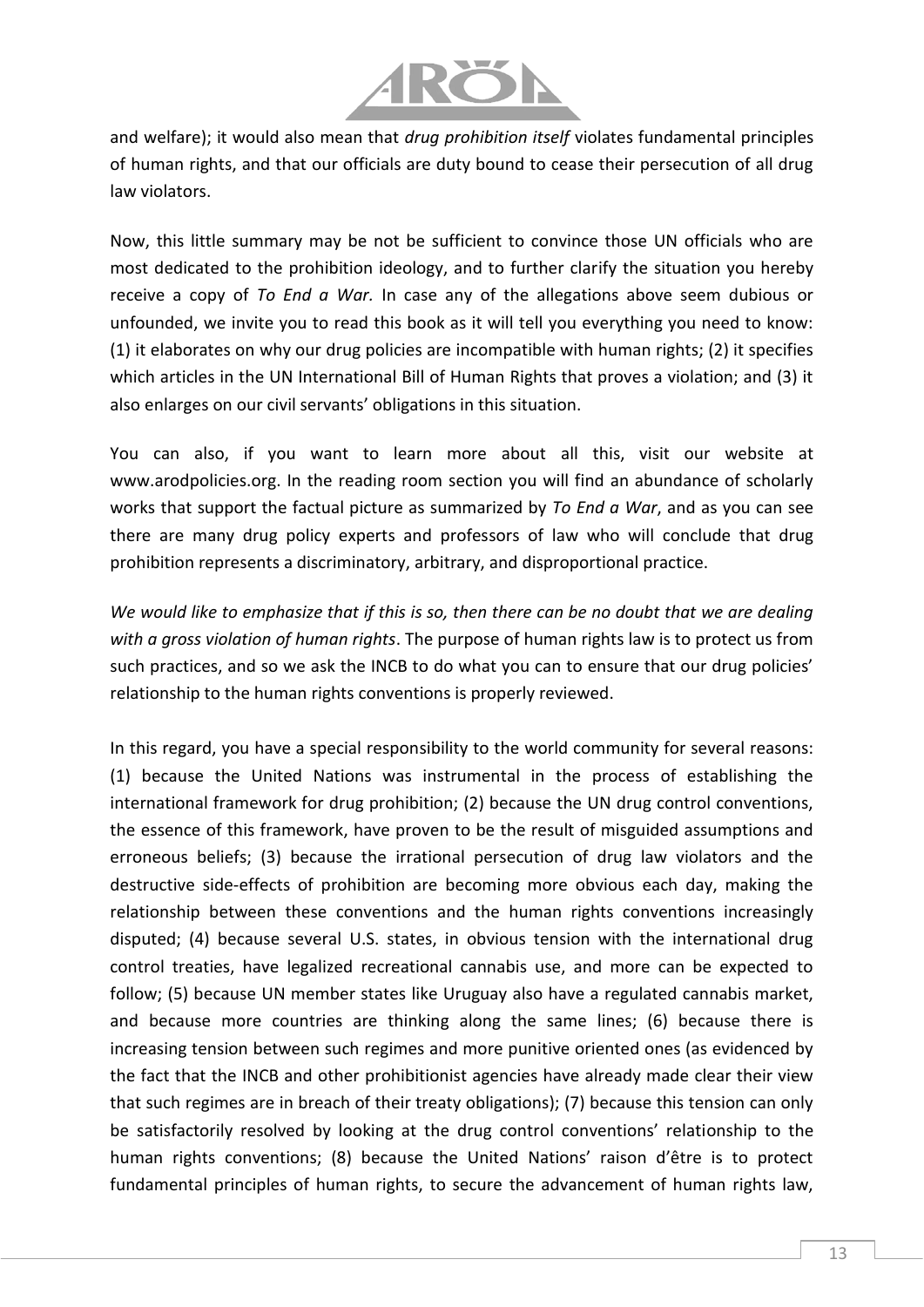

and to ensure that human rights conventions are respected; (9) because the reputation of the UN as a benevolent organization depends on your actions; and (10) because INCB officials do not only have a reputation to uphold, but also a duty to comply with the rule of law.

As UNGASS 2016 now draws near, we therefore ask that you consider very carefully your obligations to the UN Bill of Rights and get your priorities straight. With Resolution 57/5, the CND has taken upon itself to take all possible measures to ensure an adequate, inclusive and effective preparatory process for the special session, and it has asked the General Assembly to reaffirm that, at its special session on the world drug problem in 2016, it will address substantive issues on the basis of the principle of common and shared responsibility and in full conformity with the purposes and principles of the Charter of the United Nations, international law and the Universal Declaration of Human Rights.

## **This can only be done by giving the problematic relationship between drug prohibition and human rights law full attention.**

We suggest therefore that you look into the information hereby received, share it with other relevant UN entities and inter-governmental organizations, and present a proposal to the CND strongly recommending that the question of our drug laws' compatibility with human rights law becomes the focus of the debate. Failure to do so will represent a breach of your obligations to human rights, the rule of law and humanity, as all other matters are subordinate to this issue and any sensible discussion on the future of drug policy must begin by an effort by prohibitionists to answer the questions raised by the rights-oriented debate.

#### *QUESTIONS WE WANT ANSWERED*

Some of the questions raised by the rights-oriented debate are discussed above in general terms, but our organization has articulated four specific questions that must be answered to the satisfaction of an impartial, independent and competent commission in order for drug prohibition to be found compatible with human rights law. Provided that our civil servants recognize the rights-oriented debate, these questions are basically the same, and can, using marijuana as an example, be stated like this:

• Whereas all comparisons of the problems associated with marijuana and legal drugs like alcohol and tobacco demonstrate that the legal ones are more harmful to users' health and more destructive to us as a society: *How will you defend present policies? How can you, without building your drug policy on a discriminatory practice—and thus violate the principle of equality—argue in favor of a health-oriented approach toward alcohol users and a continued criminalization of marijuana users?*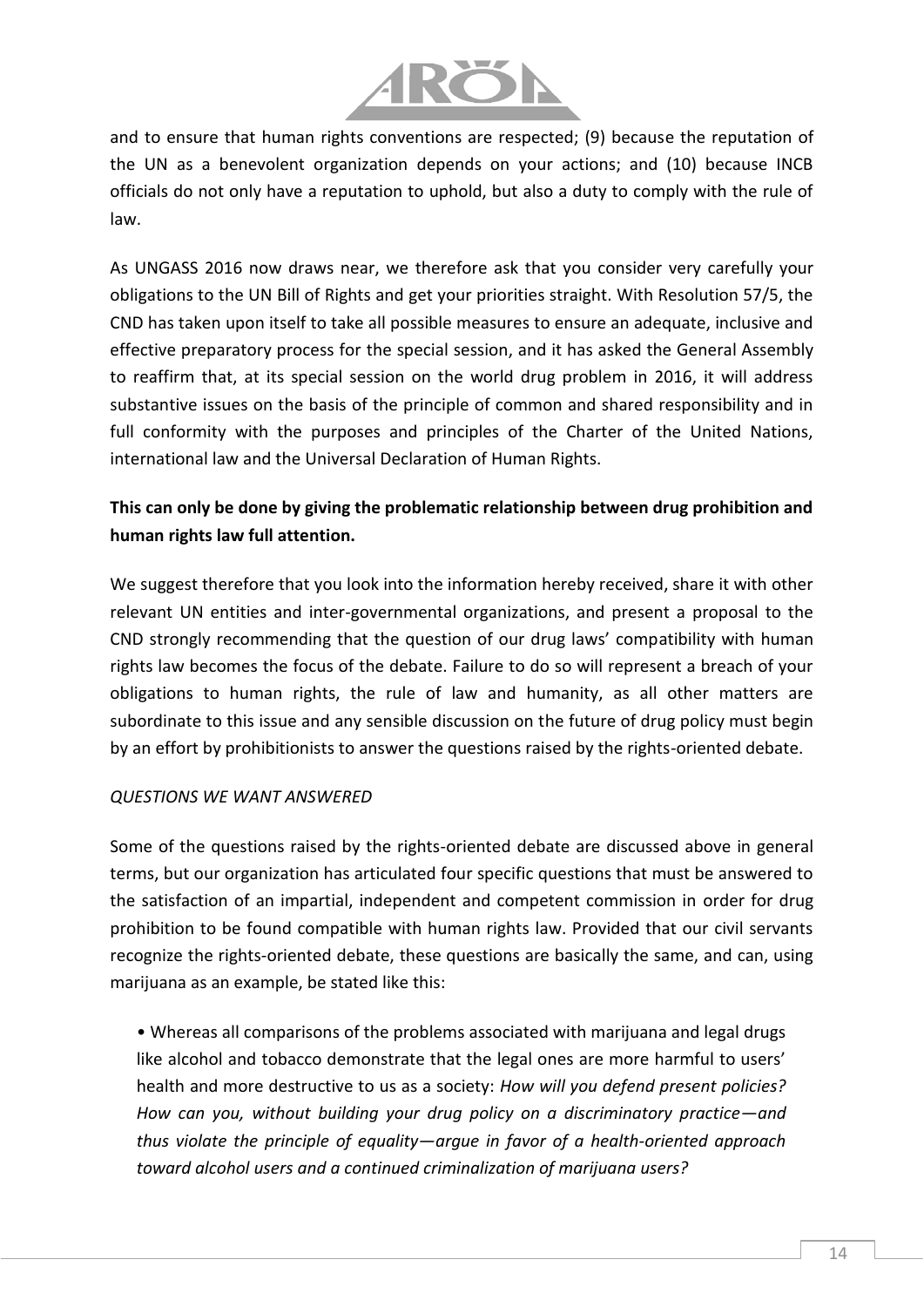

• Whereas there is the same supply and demand factors involved when it comes to marijuana and other drugs like alcohol and tobacco, and whereas the different groups of drugs also have the same varying patterns of use associated with them: *How will you justify the persecution and the demonization of the drug law violators? What sort of crimes against his fellowmen has a* marijuana *producer, transporter or seller committed that an alcohol producer, transporter or seller has not?*

• Whereas virtually all of the world's leading drug policy scholars are in agreement that the drug laws have had worse consequences for society in general and users in particular than the drug use itself would have had, and whereas more and more organizations and commissions publish reports that confirm the same: *How will you, from the growing evidence base that suggests the cure (marijuana prohibition) is worse than the disease (marijuana use) defend current policies as measured against the principle of proportionality?*

• Whereas a majority of drug policy experts agree that there was a moral panic behind the outlawing of marijuana; whereas these professionals acknowledge that its current classification makes no sense; whereas scholarly works such as James Ostrowski's *Answering the Critics of Drug Legalization,* Douglas Husak's *Drugs and Rights,* and David A.J. Richards' *Sex, Drugs, Death, and the Law* have thoroughly refuted the traditional arguments in favor of criminalization; whereas scholars such as Eva Bertram, Morris Blachman, Kenneth Sharpe and Peter Andreas have documented fatal flaws in the strategy of prohibition that cannot possibly be remedied; whereas an independent, impartial, and competent tribunal (the Cannabis-tribunal in the Hague, 2008) has already qualified the prohibitionist argument as "based on fallacies" and "absolutely worthless", and whereas the drug laws thus seem to build their credibility on a series of faulty premises: Considering the fact that the enemy image of marijuana has proven vastly exaggerated; considering that the separation between the licit and illicit substances has proven an arbitrary divide; considering that that the evidence is increasingly clear that the drug laws have failed in reducing their supply and demand; considering that American, as well as European decriminalization experiments have shown a health-oriented approach to be more successful in dealing with the harms caused by drug use; considering that the cure has proven worse than the disease to the degree that the harms caused by prohibition now have become so enormous that they threaten to undermine the very fabric of our society; considering that paternalistic and moralistic arguments have failed, and considering that you can no longer justify prohibition on the basis that (1) it suppresses different types of crime, (2) that it protects our youth and the wellbeing of society, (3) that drug abuse has substantial economic and social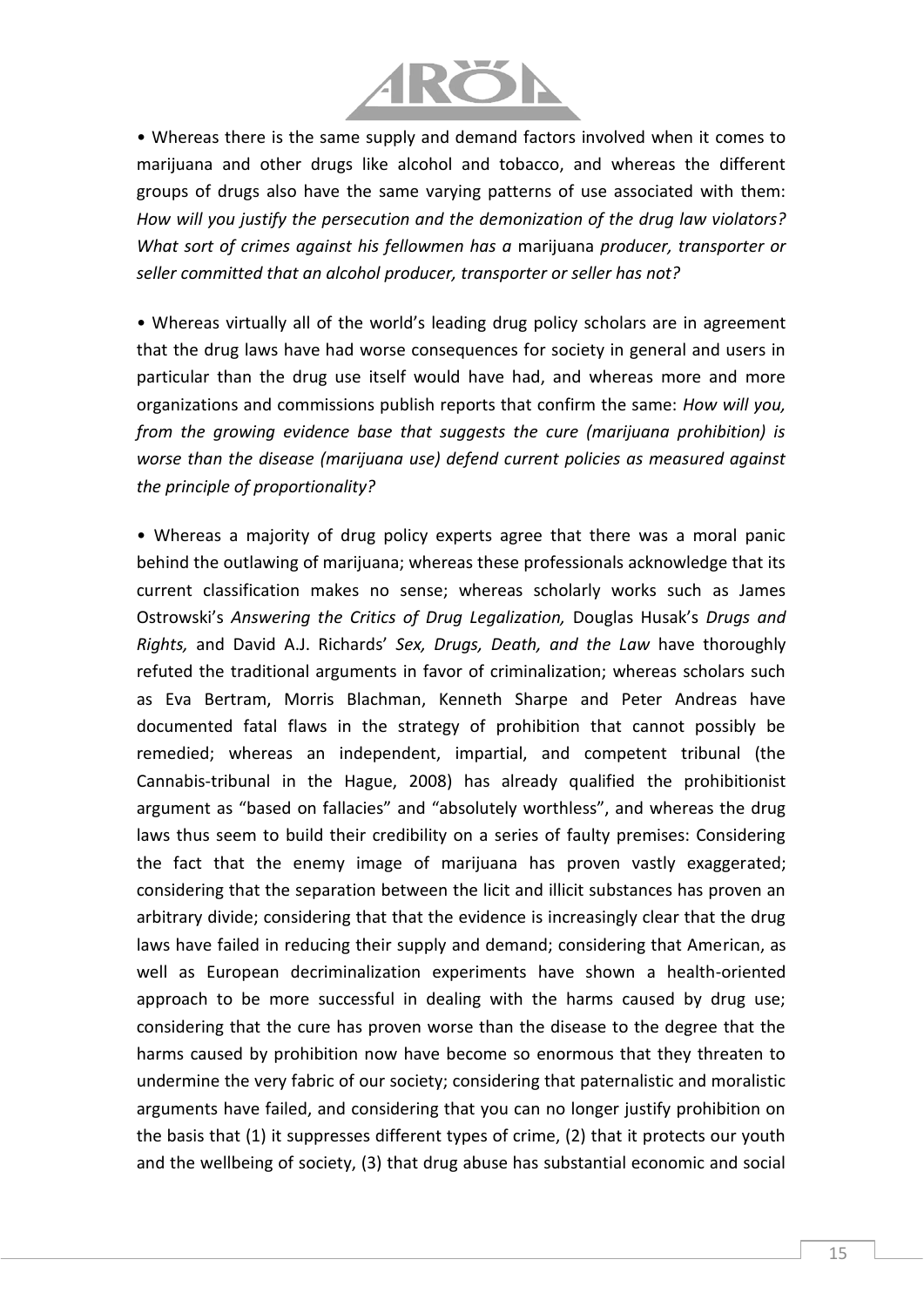

costs, (4) that marijuana use is intrinsically immoral and degrading in nature, (5) that its use is self-destructive, dangerous and may cause a variety of harms, including physical injury, addiction and death, (6) that it is a gateway drug, (7) that its use is not a victimless crime since it causes harm to others, and (8) that we do not know the consequences of legalization: *All this considered, what compelling reasons can there be for prohibition, and in what way are its means tailored towards its explicitly stated ends?<sup>27</sup>*

These questions summarize the essence of the rights-oriented debate, and if drug prohibition really is compatible with human rights law, then it should be easy enough for prohibitionists to answer them.

So far, however, no one has been interested in doing so. As a matter of fact, prohibitionists in government and elsewhere have gone out of their way to ignore the implications of the rights-oriented debate; some have even gone so far as to suggest that drug users are exempt from the human rights conventions, and those among our civil servants who wish to continue this trend must invalidate this chain of reasoning and answer the following question:

• Whereas the fundamental principle from which our system of law follows is that the individual is to have as much freedom, responsibility, and self-determination as absolutely possible (that is, as compatible with a similar right and freedom of others); whereas to whatever degree our rights and freedoms shall be restricted weighty societal considerations must necessitate such actions (that is, they must be required for the protection of the general welfare and the purpose of securing due recognition and respect for the rights and freedoms of others); whereas the purpose of human rights law is to see to it that this is so and to protect the individual from undue, unjust, and arbitrary interferences; whereas at the core of the human rights conventions we therefore find certain legal principles, principles that are derived from the Wholeness concept, are mirrored in all humanitarian values, and bring together constitutional law, social contractarian thought and moral theory; whereas the articles of the conventions are the result of these principles and established to promote them so that their light can shine forth as we mature as a society towards greater levels of understanding; whereas these conventions thus is established to ensure to all people, *without distinction of any kind*, protection against discriminatory, unjust, arbitrary and disproportional practices; whereas this obviously includes the world's 200-300 million drug users, and whereas the objective of human

l

<sup>27</sup> Source references and documentation for all these allegations are found in *To End a War*.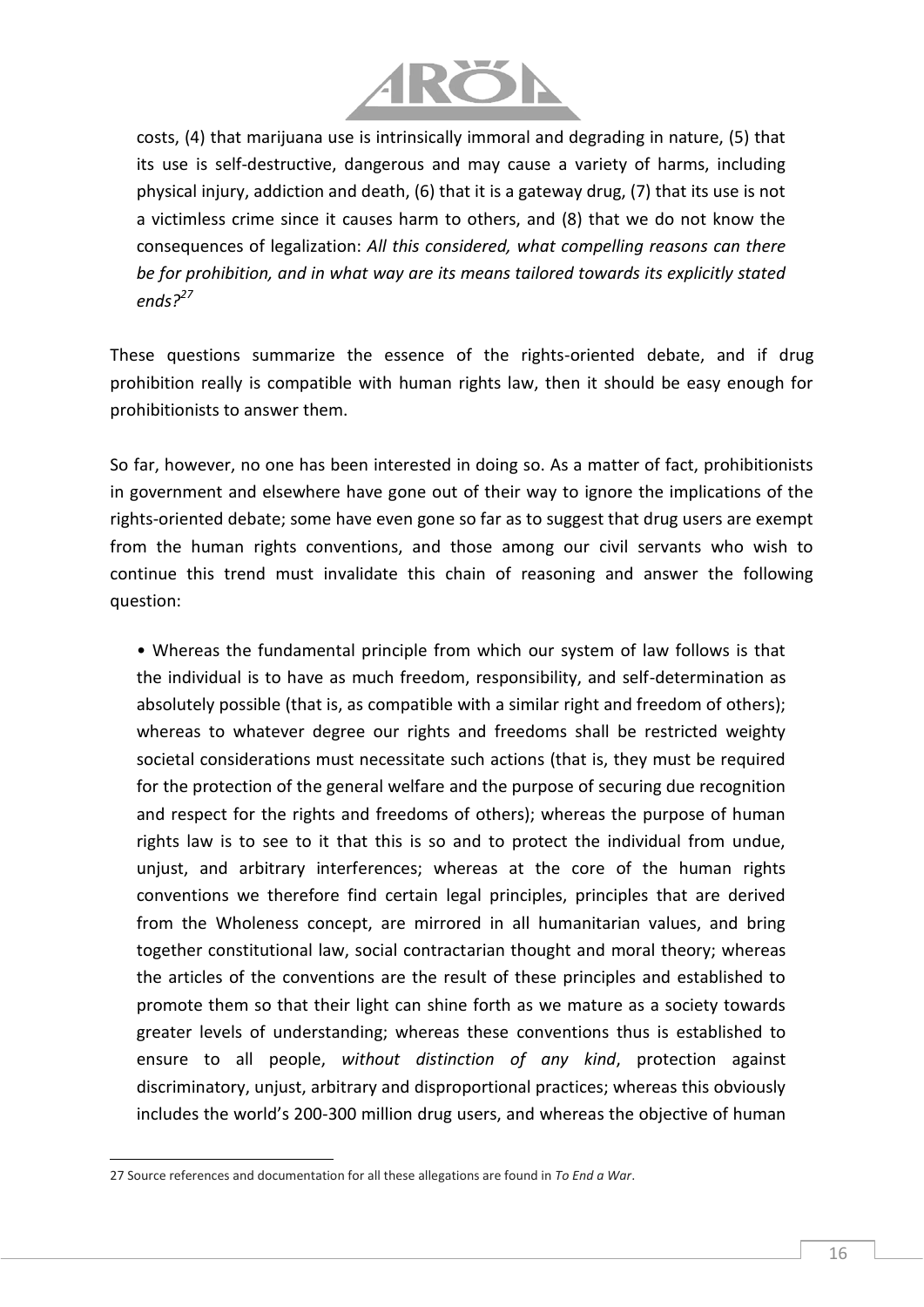

rights law therefore is to secure *also to them* the rights and protections recognized in the human rights conventions: Considering that you undertake to strive for the advancement and observance of the rights and protections recognized in these conventions; considering that the principles you have a duty to promote and protect establish certain criteria that our system of law must be in accordance with in order to be lawful; considering that the abolitionists have assembled overwhelming evidence that the drug laws, as measured against these criteria, are found wanting; considering that these laws' societal function and consequence has been so devastating that they fulfill the criteria as gross human rights violations and crimes against humanity; considering that abolitionists have presented documentation that legal scholars and drug policy experts around the world have concluded the same; considering that former officials of such stature as UN Secretary General and High Commissioner for Human Rights are among the people who have attested to this factual picture; considering that you have been presented with four questions that must be answered to the satisfaction of an independent, impartial and competent tribunal if these scholars' and experts' conclusions are to be refuted; considering that the prohibitionist regime has never been submitted to the test of reason and that our officials hitherto have refused to respond to these questions; considering that *the rule of law demands that they be answered*, but that every official so far confronted with the matter has flouted his duties and denied us our right to an effective remedy; considering that up to 300 million drug users therefore are without the protection of human rights law and considering that the validity of the social contract and your credibility as civil servants now depends on the degree to which you take the promotion and observance of human rights law seriously; considering that your responsibility not only to the world's drug users, but humanity at large, the rule of law, and the human rights conventions you have a duty to protect and promote is clear; considering that objectively speaking there is no doubt that the abolitionists' concerns are valid and that in order to protect the integrity of the principles at the heart of the conventions you therefore need to see to it that human rights law rules supreme, that the matter is properly reviewed, and that these questions are satisfactorily answered; considering that if you fail to do so without adequately addressing the issues raised herein—that is, explaining *wherein* this chain of reasoning you disagree and/or *what more* corroboration we need to substantiate our contentions—it will become evident that your opposition to drug reform is blind; that it is motivated by ignorance and ignoble ambitions and that you are misusing your authority in an attempt to arrest the development of human rights rather than advance it; considering that in doing so you are, in effect, an enemy of all things good and decent, standing shoulder to shoulder with gangsters and war profiteers against the rule of law and the interests of the human race, and that you rightfully can be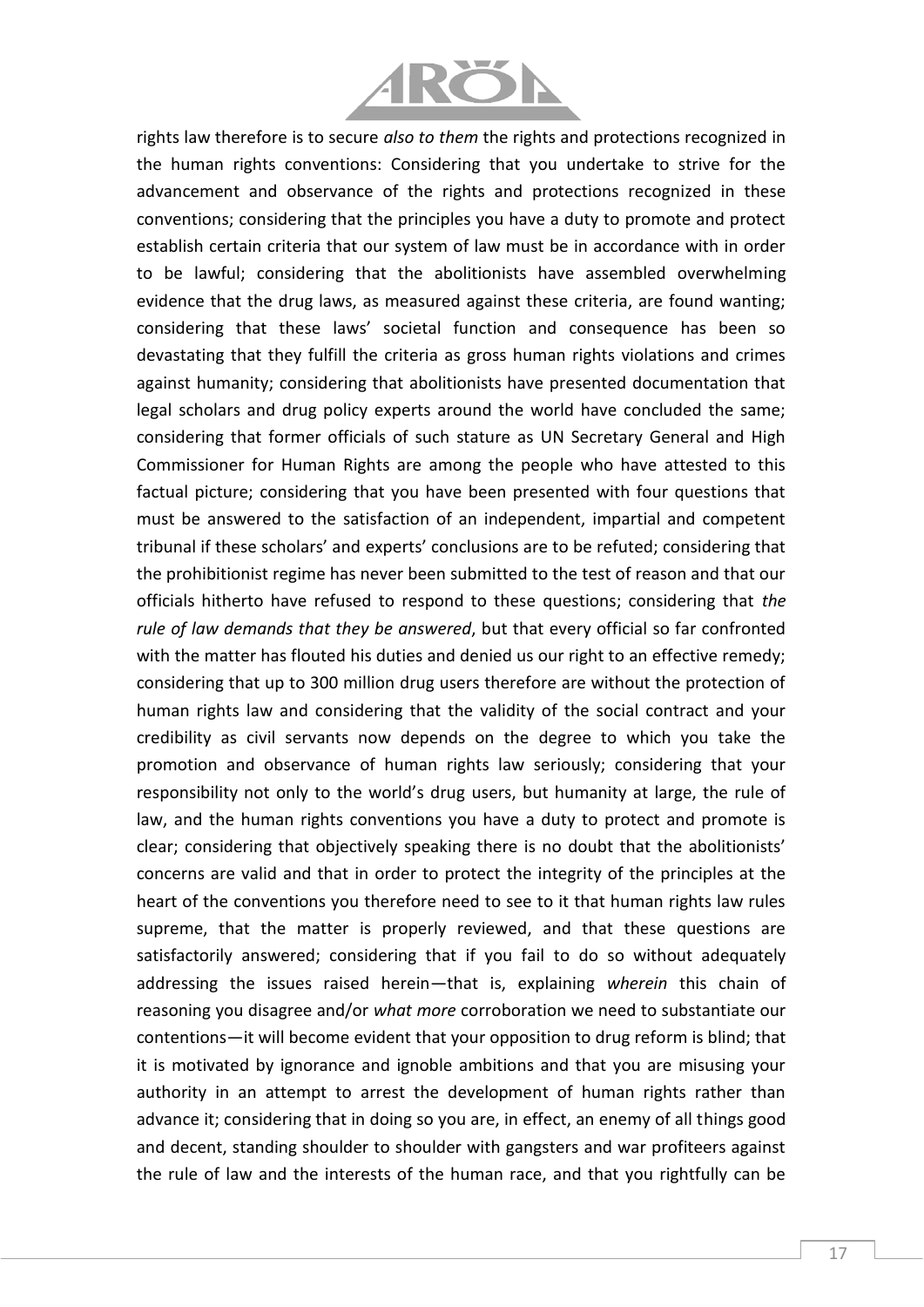

persecuted as a willful participant in crimes against humanity: *All this considered, how will you explain your reasons for maintaining that the principles of human rights law do not apply to our drug laws? How will you explain your position and your rationale that the drug users somehow are exempt from a catalogue of rights that is inherent to every human being and that we are all supposed to enjoy?*

*This is the great challenge facing prohibitionists*, and should you find any civil servant, in the UN or elsewhere, insistent upon maintaining the status quo, then they must confront the rights-oriented debate head on and answer these questions to the satisfaction of an independent, impartial, and competent tribunal. The importance that they do cannot be overstated, for *only by answering these questions can they stand their ground; only by doing so can they show us that current policies are compatible with human rights; only by doing so can they assure the world's drug users that their rights are respected; and only by doing so can the State present itself as an adherent to the rule of law.*

Now that you are informed of this matter, your duties to international law are incontrovertible; *To End a War* expands on this bit, and as a representative of the world's drug users and human rights defenders we call upon you to take our catalogue of rights seriously.

It goes without saying that future drug policies must have a solid, rationally based foundation and addressing the questions raised by the rights-oriented debate is the only way the UN drug control machinery can move forward with integrity. As a preparatory body for UNGASS 2016, you have been tasked to address all organizational and substantive matters in an open-ended manner, and as the entire point of this special session should be to reinterpret the drug control conventions in light of changed facts, circumstances, norms, and social conditions, it would clearly fail its purpose as an opportunity to engage in an open and transparent, evidence-based discussion on achievements and remaining challenges if the failures of prohibition weren't readily admitted and reviewed in the context of human rights law.

The input already received from NGOs, IGOs and other actors is more than enough to point you in the right direction. We therefore ask that you act in accordance with your obligations to human rights, the rule of law, and humanity at large and assist us in having the relationship between the UN drug control conventions and the human rights conventions properly reviewed at UNGASS 2016.